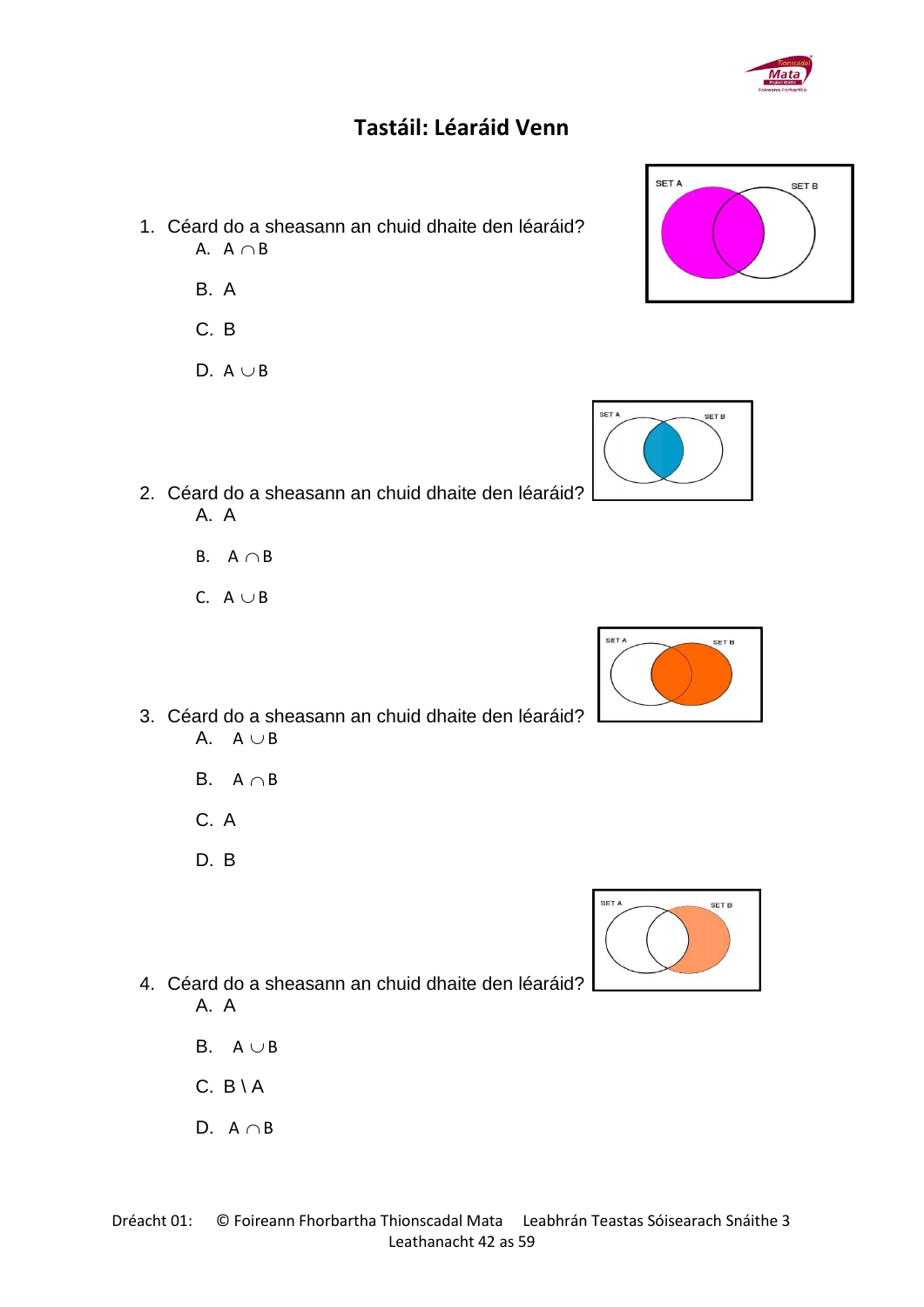

SET A

- 5. Céard do a sheasann an chuid dhaite den léaráid? A.  $A \cup B$ 
	- B.  $A \cap B$
	- C.  $(A \cap B)^c$
	- $D. B \setminus A$
- 6. Céard do a sheasann an chuid dhaite den léaráid? A.  $B \setminus A$ 
	- B. U an tUilethacar
	- C.  $A \cap B$
	- D.  $A \cup B$
- 7. Céard do a sheasann an chuid dhaite den léaráid?
	- A.  $(A \cup B)$
	- B.  $A \cup B$
	- C.  $A \cap B$
	- D. U the universal set.
- 8. Céard do a sheasann an chuid dhaite den léaráid? A. A
	- B.  $A \cap B$
	- $C. A<sup>c</sup>$
	- D. U an tUilethacar



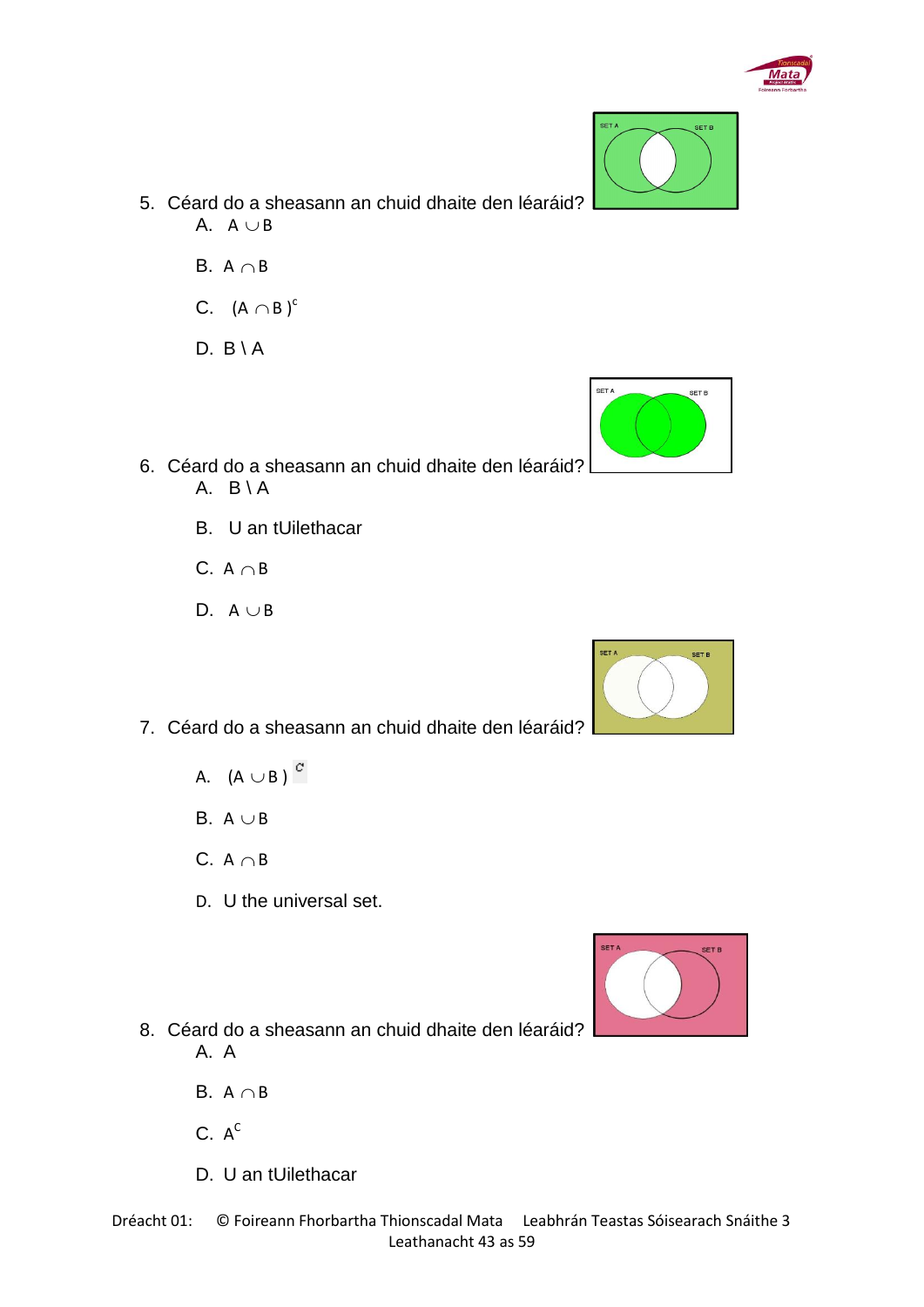

- 9. Céard do a sheasann an chuid dhaite den léaráid? A.  $B^{\,C}$ 
	- B. A
	- $E. A \cup B$
	- C. B



10.Céard do a sheasann an chuid dhaite den léaráid?

- A.  $B \cap A$
- $B. B \setminus A$
- C.  $(B \cap A)$
- D.  $B \cup A$



11.Céard do a sheasann an chuid dhaite den léaráid? A.  $B \cup A$ 

- B. A \ B
- C.  $(B \cap A)$
- D. U an tUilethacar



12.Céard do a sheasann an chuid dhaite den léaráid? A.  $A \ B$ 

- B.  $A \cup B$
- $C. B \setminus A$